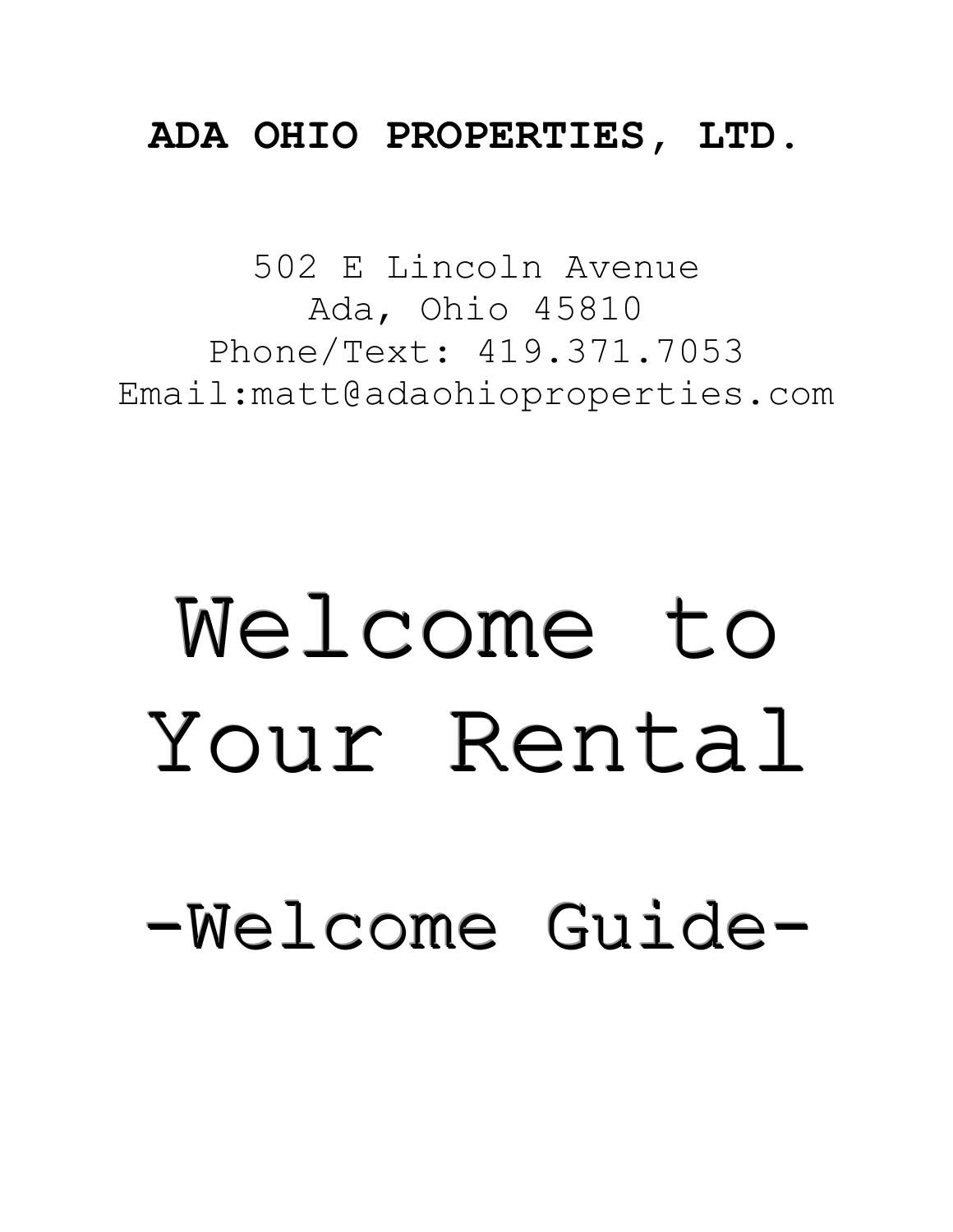#### **Welcome**

Everyone at Ada Ohio Properties, Ltd. welcomes you to your rental. We are here to help your move be a pleasant experience for you and your family. Please call/text Matt at 419-371-7059 with any questions and/or concerns during your stay.

You will receive a copy of Emergency Phone Numbers to hang on your refrigerator for easy reference.

Below are some pointers, as some of you are seasoned renters and some are away from home for the first time. Our prime concern is your safety and happiness as one of our renters. That includes your parents/co-signers.

#### **Security**

We ask that everyone who rents an apartment please lock your exterior doors when you are not in the apartment. We have not had a problem at our rentals, but that is because we ask all renters to be careful.

#### **Smoking**

We ask that you do NOT smoke inside your apartment. If you do smoke, please make sure, if you smoke, that you keep an empty can (soup, coffee, etc.) or ash tray receptacle to put your butts in. They are not to be disposed of in the garbage, or should they be thrown on the ground around the property, or if you have a porch or patio they should not be thrown on those surfaces either.

# **Appliances Guidelines:**

#### **Garbage Disposal**

First, you need to be careful about what you throw into the garbage disposal. Fat from meat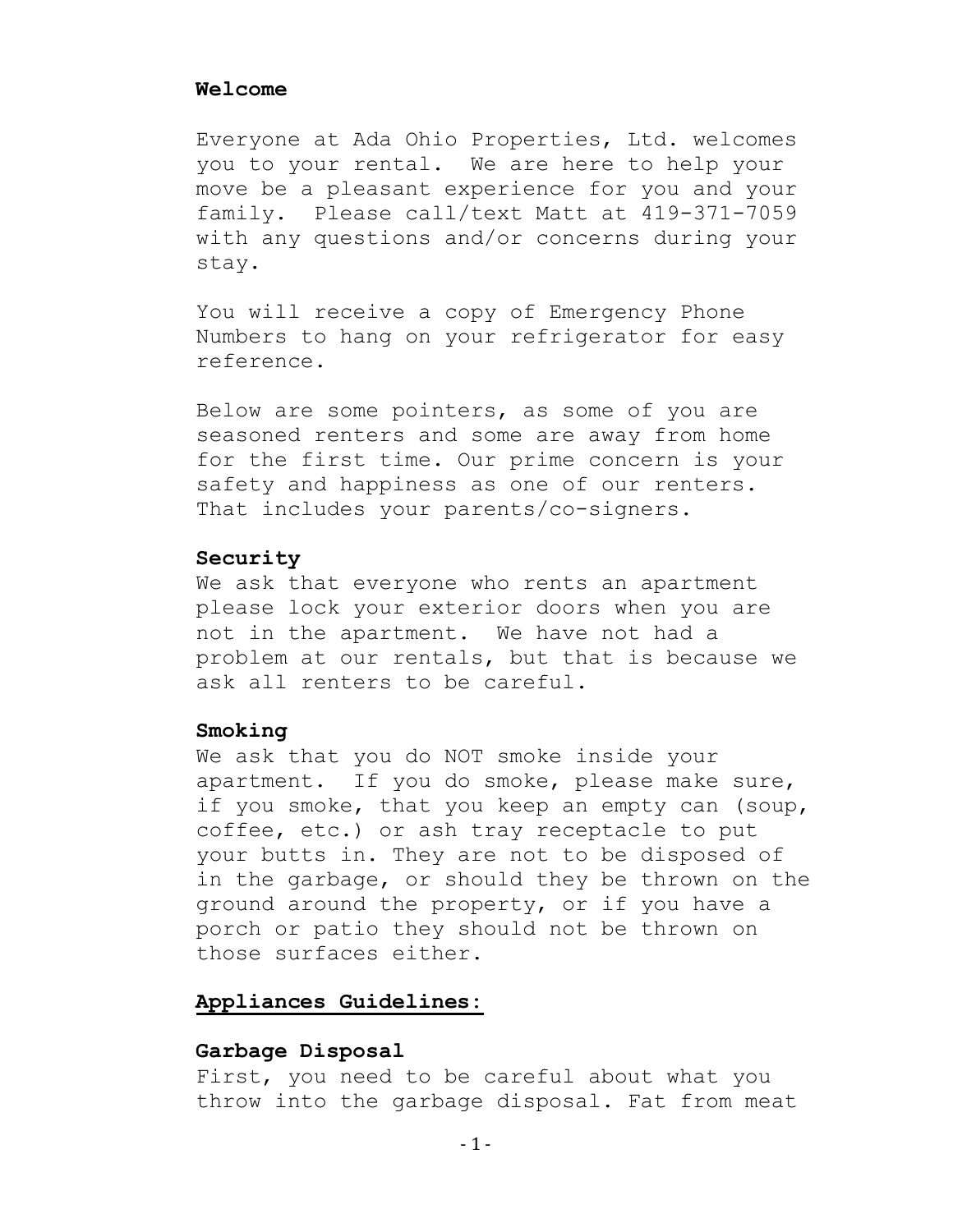and their bones (no matter how tiny) should never be put into the garbage disposal. Vegetable and fruit peelings raw or cooked can be tossed in the garbage disposal, also egg shells. Bottle caps, left over popcorn, apple seeds, and other seeds are banned. Never place non-food items in your disposal. Be careful of jewelry while using the disposal. You are responsible for the repair of your garbage disposal.

#### Use Instructions

- 1. Turn on the cold water.
- 2. Turn on the garbage disposal.
- 3. Feed the disposal a little at a time. Take care to keep utensils and your hands out of the drain.
- 4. Let the food clear the disposal you can hear when it's clear.
- 5. Turn the disposal off.
- 6. Let the water run for 15 to 30 seconds more to flush the pipe.
- 7. Turn the water off.

#### **Dryer**

Check the filter in the dryer before using it. The dryer can break down or cause a fire if the filter is over-loaded. Always check and clean the filter before each load.

### **Plumbing**

Only put toilet paper in the toilet. Do not put any sanitary products, paper towels, makeup remover pads, etc. There is a plunger in every bathroom. Please use it before calling a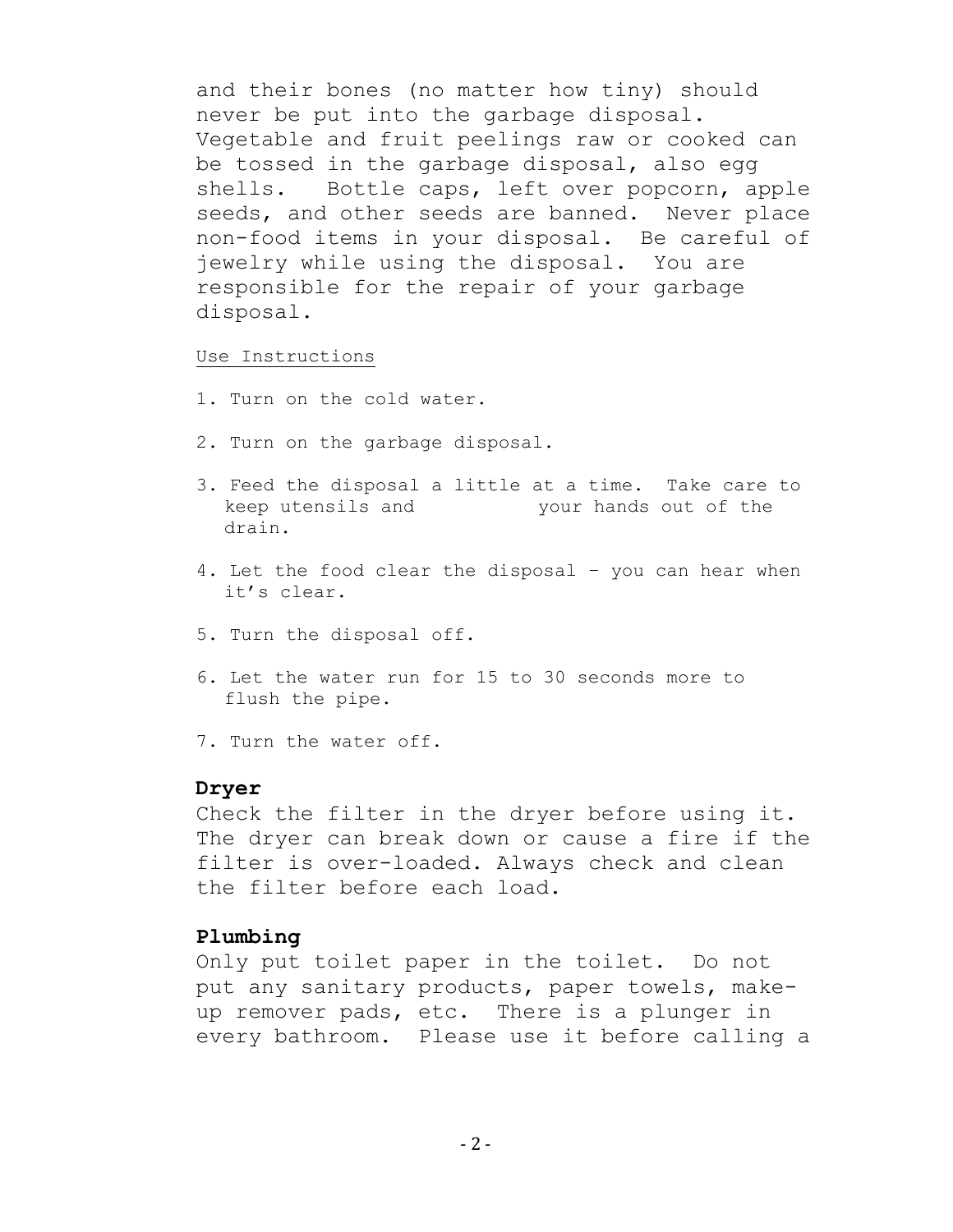plumber. The plunger usually fixes the problem. If you don't have a plunger in your bathroom, please contact Matt Brown.

# **Trash**

Please do not leave food out, as it may result in rodents and bugs. We suggest you purchase a kitchen garbage can with a lid and put a plastic bag inside for garbage. The lid should be closed, except when you put in garbage or are disposing of the plastic bag in your outside garbage for pick-up by Sanitation. Always seal the plastic garbage bag before disposing in the Trash Can. Loose garbage causes bugs and rodents. If you have questions about your trash removal please contact Matt Brown.

# **Heating /Air Conditioning**

To conserve cost of heating and air conditioning, please lower heat to 55 when you are not in the apartment and turn off the air conditioning when you are not in the apartment. However, each apartment has ceiling fans installed in bedrooms and common areas. These are energy efficient devices that will improve the heating and cooling in your apartment – our advice is to let your ceiling fans run constantly to assist with keeping your heating and cooling costs down. During warm/hot weather, to help produce a comfortable breeze or 'windchill' that cools the skin, blades should rotate in a 'reverse' counter-clockwise motion. During winter heating periods, to help move warm air that is trapped on the ceiling, blades should turn 'forward' in a clockwise motion.

# **Rent Payments**

All rent is to be paid by mail and must be postmarked by the 1st of the month. We provide rent envelopes that are pre-addressed for your